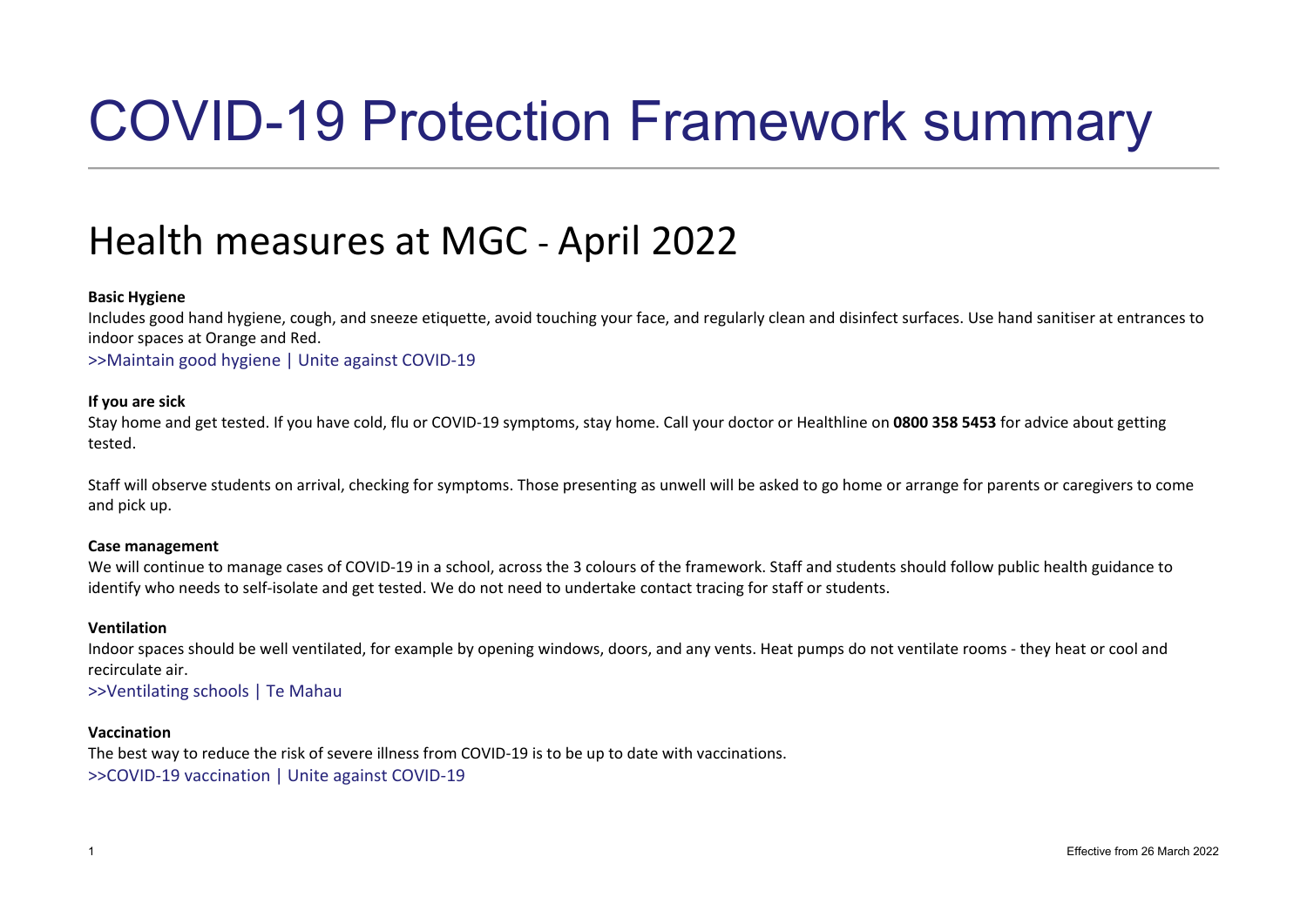## Health measures by framework setting

| <b>Measure</b>                                   | Green                                                                                                                                                                                          | <b>Orange</b>                                                                                                                                                                                                                                                 | <b>Red</b>                                                                                                                                                                                                                                                                                                                                                                                            |
|--------------------------------------------------|------------------------------------------------------------------------------------------------------------------------------------------------------------------------------------------------|---------------------------------------------------------------------------------------------------------------------------------------------------------------------------------------------------------------------------------------------------------------|-------------------------------------------------------------------------------------------------------------------------------------------------------------------------------------------------------------------------------------------------------------------------------------------------------------------------------------------------------------------------------------------------------|
| <b>Face Masks</b>                                | Masks are encouraged but not<br>required, when inside at school                                                                                                                                | Masks are strongly encouraged to be<br>worn when indoors.<br>Masks are strongly recommended to<br>be worn at indoor gatherings with<br>large numbers of students.<br>For all students aged 12 years and<br>above, masks are mandatory on<br>school transport. | Masks must be worn when indoors by<br>$\bullet$<br>students and any staff member.<br>For all ākonga aged 12 and upwards<br>$\bullet$<br>masks are mandatory on school<br>buses.                                                                                                                                                                                                                       |
| <b>Children with</b><br>complex<br>medical needs | Encouraged to take additional<br>precautions when leaving home.<br>Parents, caregivers and students will<br>need to work with the school to<br>develop a plan to support attendance<br>onsite. | Encouraged to take additional<br>precautions when leaving home.<br>Parents, caregivers and students will<br>need to work with the school to<br>develop a plan to support attendance<br>onsite.                                                                | Children with complex medical needs,<br>$\bullet$<br>can seek advice from their health<br>professional about whether it is<br>appropriate to come to school.<br>Support for offsite learning will be<br>$\bullet$<br>provided for those who are advised to<br>remain at home.                                                                                                                         |
| <b>Physical</b><br>distancing                    | Physical distancing is not a<br>requirement.                                                                                                                                                   | Physical distancing is strongly<br>encouraged, particularly from people<br>you don't know.<br>Activities with large numbers of<br>students, if they are to go ahead,<br>should take place in well-ventilated<br>areas or outdoors.                            | Physical distancing and groupings<br>$\bullet$<br>should be observed where<br>practicable. Consider assigned seating<br>plans.<br>Beyond classroom groupings physical<br>distancing of 1 metre when indoors<br>should be observed wherever<br>practicable.<br>Large groups of students meeting<br>$\bullet$<br>indoors should be avoided including<br>assemblies, prize giving's and<br>performances. |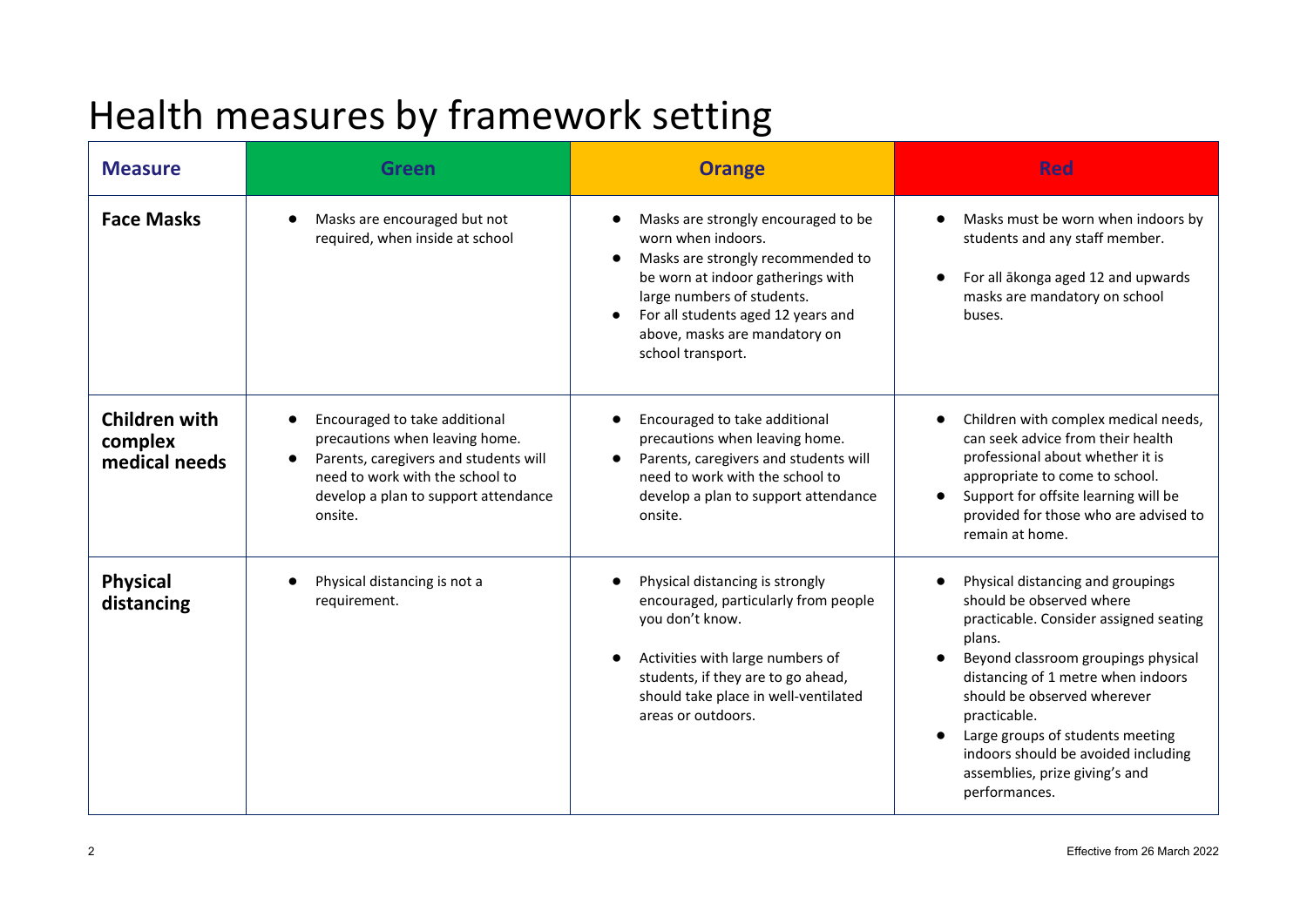| <b>Measure</b>                                                                                                     | <b>Green</b>                                                                                                                                                                                                                    | <b>Orange</b>                                                                                                                                                                                                                   | <b>Red</b>                                                                                                                                                                                                                                                                                                                                                                                                                                                                                                                                                                                                                                                                                                |
|--------------------------------------------------------------------------------------------------------------------|---------------------------------------------------------------------------------------------------------------------------------------------------------------------------------------------------------------------------------|---------------------------------------------------------------------------------------------------------------------------------------------------------------------------------------------------------------------------------|-----------------------------------------------------------------------------------------------------------------------------------------------------------------------------------------------------------------------------------------------------------------------------------------------------------------------------------------------------------------------------------------------------------------------------------------------------------------------------------------------------------------------------------------------------------------------------------------------------------------------------------------------------------------------------------------------------------|
| <b>Physical and</b><br>cultural<br>activities on<br>site / use of<br>playgrounds                                   | Playgrounds can be used (maintain<br>$\bullet$<br>good hand hygiene).<br>Physical and cultural activities can go<br>ahead on site (all other public health<br>measures must be maintained<br>including good hygiene practices). | Playgrounds can be used (maintain<br>good hand hygiene).<br>Physical and cultural activities can go<br>$\bullet$<br>ahead on site (all other public health<br>measures must be maintained<br>including good hygiene practices). | Playgrounds can be used (maintain<br>good hand hygiene) but consider<br>rostering use by different groups to<br>minimise congestion.<br>Exercising, singing and use of wind<br>instruments should be held outside<br>wherever practicable or in well<br>ventilated indoor spaces - these are<br>higher risk activities when held<br>indoors.<br>Physical education classes and break<br>time activities can include access to<br>sports equipment, but hygiene<br>practices should be observed before<br>and after playing with equipment.<br>Physical distancing is not possible in<br>some activities. In these situations,<br>extra emphasis on handwashing and<br>drying before and after activities. |
| <b>Curriculum</b><br>related<br>activities -<br>including<br>technology<br>centres,<br>examinations,<br>assemblies | You cannot require proof of<br>vaccination.                                                                                                                                                                                     | You cannot require proof of<br>vaccination.<br>Activities with large numbers of<br>students, if they are to go ahead,<br>should take place in well-ventilated<br>areas or outdoors.                                             | You cannot require proof of<br>vaccination.<br>Activities with large numbers of<br>students should not go ahead unless<br>held outdoors.<br>It is strongly recommended that<br>assemblies do not go ahead at Red.<br>Where other students are coming<br>onsite for learning, 1m physical<br>distancing should be applied where<br>practicable.<br>Examinations should have 1.5m<br>physical distancing.                                                                                                                                                                                                                                                                                                   |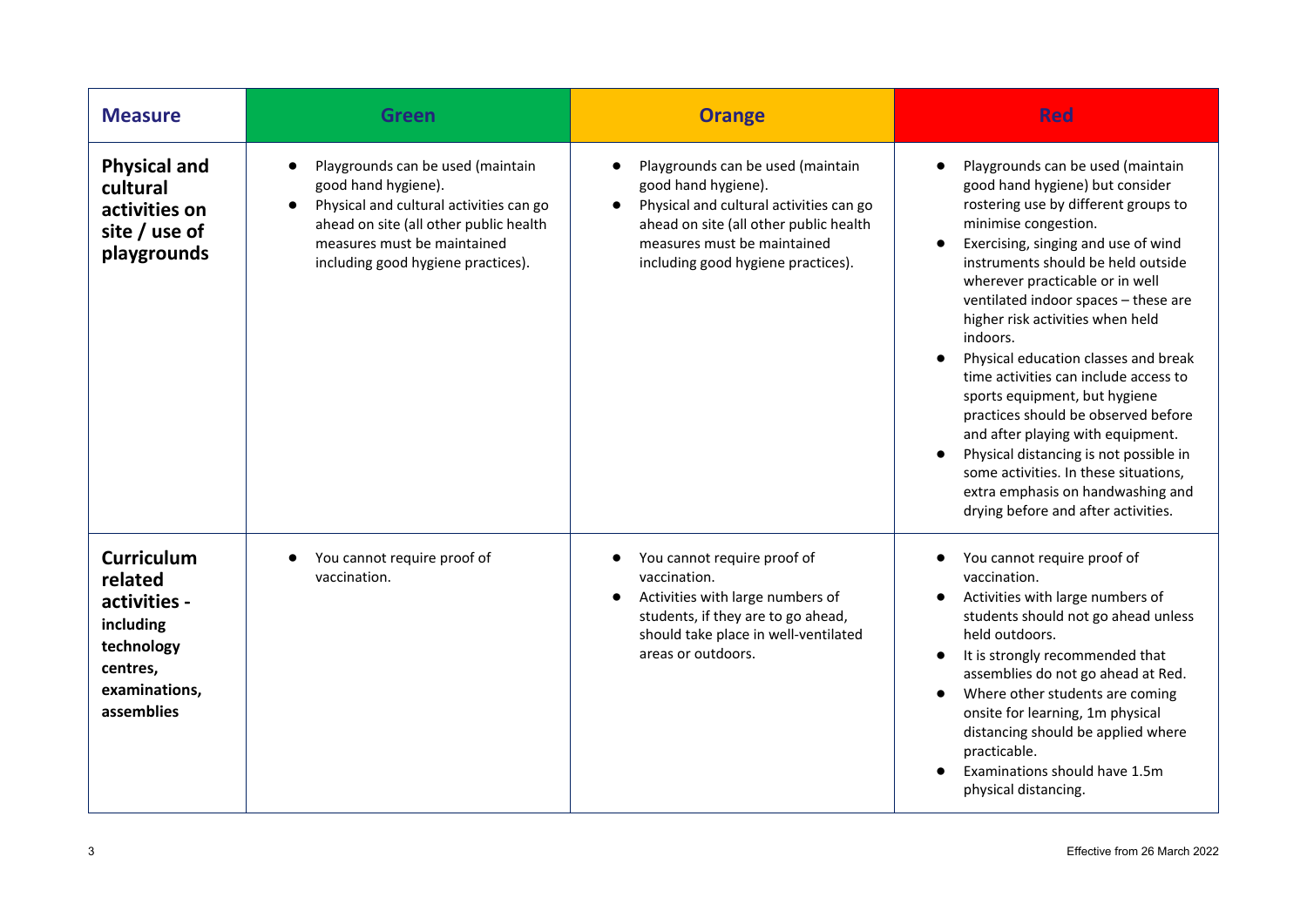| <b>Measure</b>                                                          | Green                                                                                                           | <b>Orange</b>                                                                                                                                                                                                                                                                                                                                                                                                                                                                                                                                                                                                     | <b>Red</b>                                                                                                                                                                                                                                                                                                                                                                                                       |
|-------------------------------------------------------------------------|-----------------------------------------------------------------------------------------------------------------|-------------------------------------------------------------------------------------------------------------------------------------------------------------------------------------------------------------------------------------------------------------------------------------------------------------------------------------------------------------------------------------------------------------------------------------------------------------------------------------------------------------------------------------------------------------------------------------------------------------------|------------------------------------------------------------------------------------------------------------------------------------------------------------------------------------------------------------------------------------------------------------------------------------------------------------------------------------------------------------------------------------------------------------------|
| Non-<br>curriculum<br>related events<br>and activities                  | There are no specific requirements at<br>Green.                                                                 | Activities need to meet the<br>requirements for events and<br>gatherings under the framework<br>when onsite and offsite.<br>There are no indoor capacity limits.<br>You are strongly encouraged to use<br>allocated seating for large events<br>(such as those with more than 500<br>people) or apply a maximum capacity<br>limit based on the maximum number<br>of people who could occupy the space<br>if each person was one metre apart.<br>Workers at indoor events and<br>gatherings are required to wear<br>masks.<br>The same rules/guidance will also<br>apply if you are hiring out your<br>facilities. | Events should be limited<br>Activities with large numbers of<br>students should not go ahead unless<br>held outdoors.<br>Activities need to meet the<br>requirements for events and<br>gatherings under the framework<br>when onsite and offsite including<br>workers at indoor events and<br>gatherings are required to wear<br>masks.<br>These rules will also apply if you are<br>hiring out your facilities. |
| <b>External</b><br>students<br>onsite for<br>inter-school<br>activities | Students from other schools are<br>$\bullet$<br>permitted to be on site and must<br>follow all health measures. | Students from other schools are<br>permitted to be on site and must<br>follow all health measures.<br>Large gatherings should be held<br>outdoors or in well ventilated spaces<br>For non-curriculum related activities,<br>schools should follow any rules and<br>guidance for events and gatherings.                                                                                                                                                                                                                                                                                                            | No external students onsite for non-<br>curriculum related inter-school<br>activities.<br>For curriculum related activities, if<br>$\bullet$<br>they do go ahead, physical distancing<br>of 1 metre should be observed<br>wherever practical.                                                                                                                                                                    |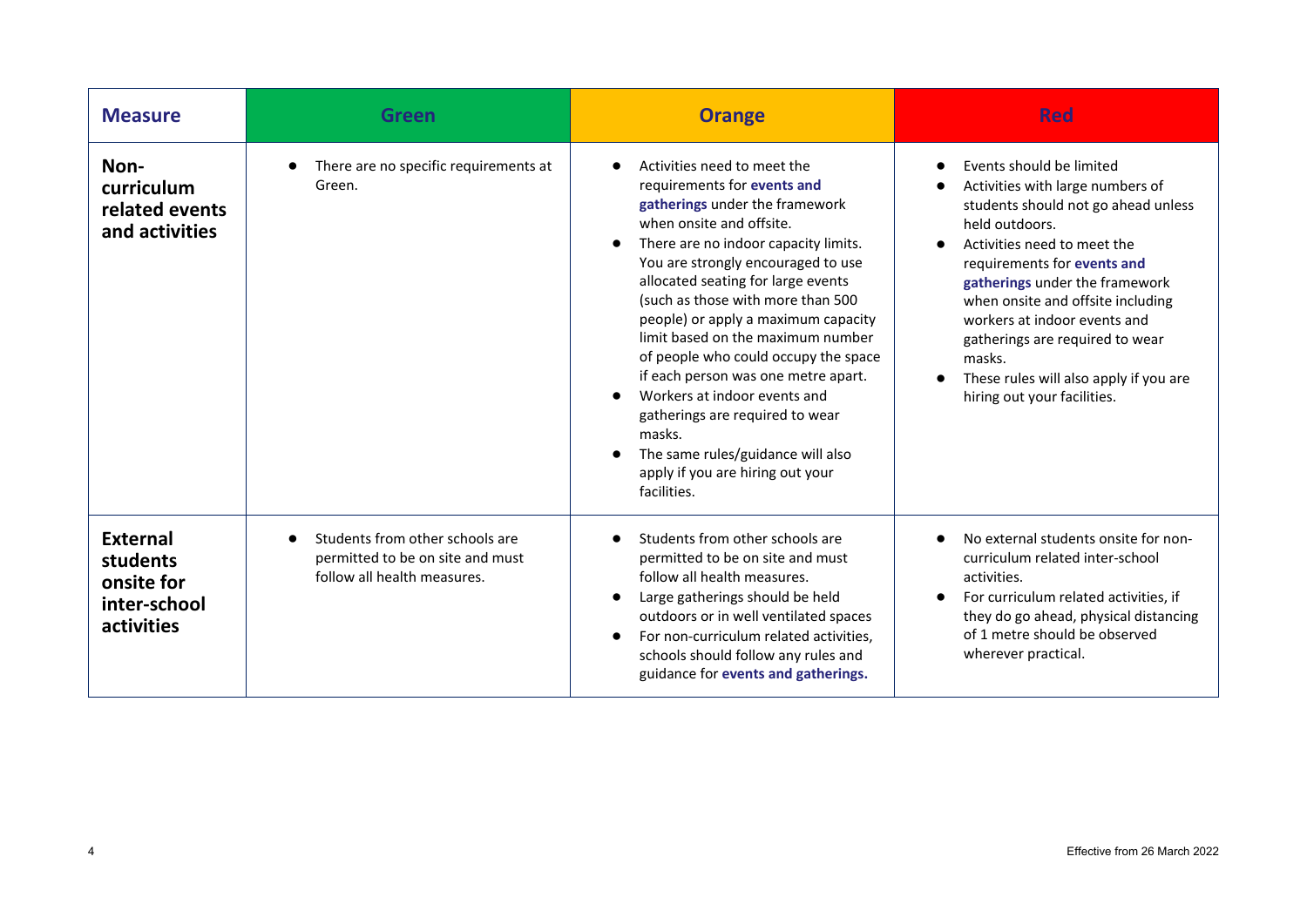| <b>Measure</b>                                                                                                                                                          | <b>Green</b>                                                                                                                                                                                                                              | <b>Orange</b>                                                                                                                                                                                                                                                                                                                                                         | <b>Red</b>                                                                                                                                                                                                                                                                                                                                                                                                          |
|-------------------------------------------------------------------------------------------------------------------------------------------------------------------------|-------------------------------------------------------------------------------------------------------------------------------------------------------------------------------------------------------------------------------------------|-----------------------------------------------------------------------------------------------------------------------------------------------------------------------------------------------------------------------------------------------------------------------------------------------------------------------------------------------------------------------|---------------------------------------------------------------------------------------------------------------------------------------------------------------------------------------------------------------------------------------------------------------------------------------------------------------------------------------------------------------------------------------------------------------------|
| <b>Visitors</b>                                                                                                                                                         | There are no restrictions, on numbers<br>$\bullet$<br>of visitors on site, but they should be<br>captured in a visitor register as is<br>normal practice.<br>They must also meet any other health<br>requirements applicable at the time. | There are no restrictions, on numbers<br>of visitors on site, but they should be<br>captured in a visitor register as is<br>normal practice.<br>All visitors, including parents and<br>caregivers, if they do come onsite, are<br>strongly encouraged to wear a mask<br>when indoors.<br>They must also meet any other health<br>requirements applicable at the time. | No non-essential visitors on site.<br>All visitors, including parents and<br>caregivers, if they do come onsite are<br>required to wear a mask when inside<br>Consider how you might monitor<br>$\bullet$<br>entrances to minimise non-essential<br>visitors from coming on site. One<br>entry point may be the most practical<br>way to manage visitors, coupled with<br>staggered starts to reduce<br>congestion. |
| Music,<br>instruments,<br>singing etc.                                                                                                                                  | Practices and rehearsals can go ahead<br>- physical distancing of one metre is<br>recommended where practicable<br>especially for higher risk activities<br>such as singing and using wind<br>instruments.                                | Practices and rehearsals can go ahead<br>- physical distancing of one metre is<br>recommended where practicable<br>especially for higher risk activities<br>such as singing and using wind<br>instruments.                                                                                                                                                            | Singing or using wind instruments<br>should be held outdoors where<br>possible as are a higher risk for<br>transmission. If holding these<br>activities indoors, it must be in a well-<br>ventilated space and participants<br>should be 2 metres apart.                                                                                                                                                            |
| <b>Support</b><br>services and<br>agencies on<br>site<br>Eg, Ministry of<br><b>Education, Education</b><br>Review Office, NZQA,<br>Police, Fire, Mobile<br>Dental units | There are no restrictions, but they<br>$\bullet$<br>should be captured in a visitor<br>register as is normal practice.<br>They must also meet any other health<br>$\bullet$<br>requirements applicable at the time.                       | There are no restrictions, but they<br>should be captured in a visitor<br>register as is normal practice.<br>They must also meet any other health<br>requirements applicable at the time.                                                                                                                                                                             | Essential services should continue<br>onsite including learning support<br>services and other essential Ministry<br>functions<br>Minimise attendance on site for non-<br>essential services as much as possible.<br>Those on site should be captured in a<br>visitor register as is normal practice.                                                                                                                |